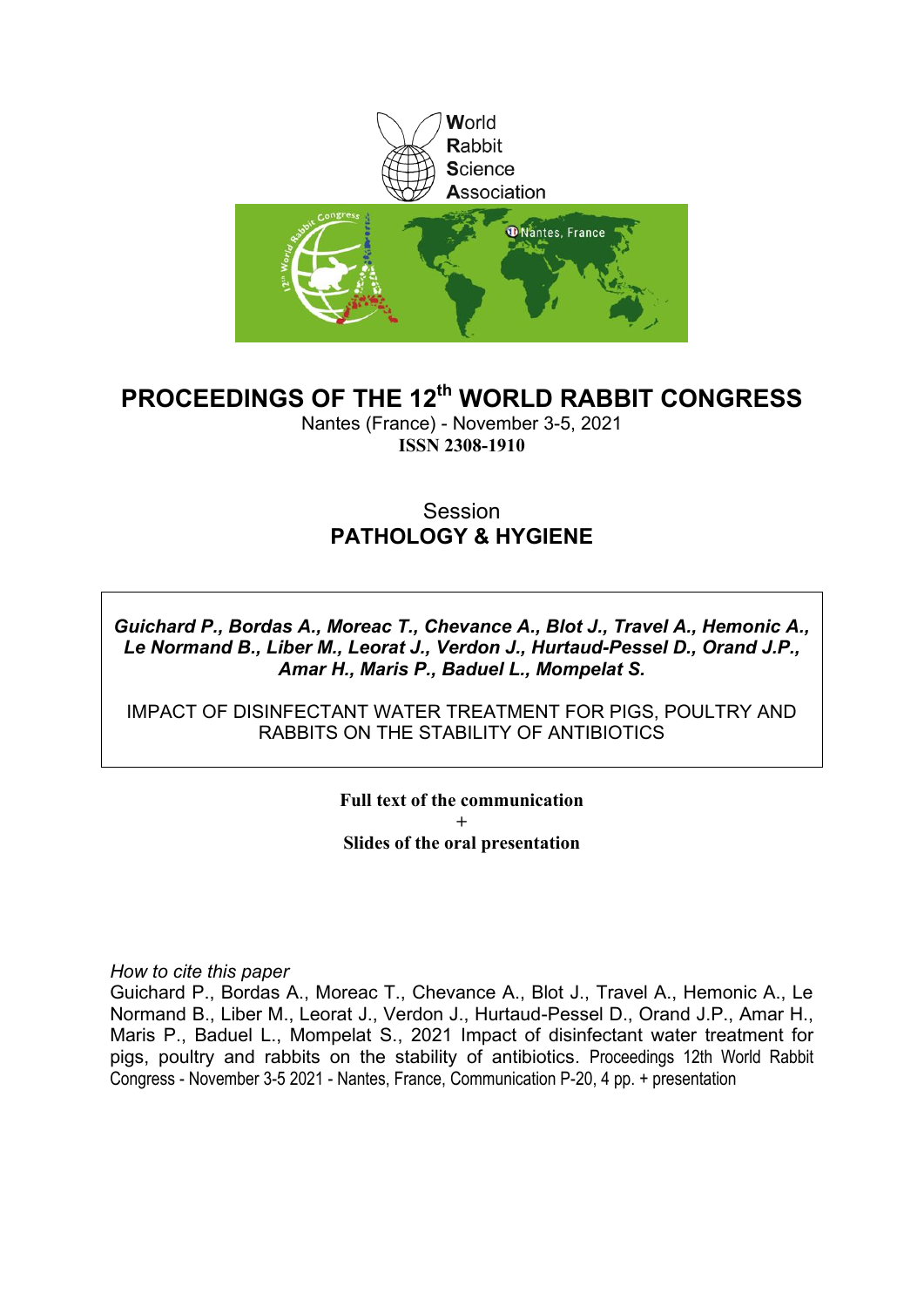### **IMPACT OF DISINFECTANT WATER TREATMENT FOR PIGS, POULTRY AND RABBITS ON THE STABILITY OF ANTIBIOTICS**

**Guichard P.**<sup>1,3</sup>, Bordas A.<sup>1</sup>, Moreac T.<sup>1</sup>, Chevance A.<sup>1</sup>, Blot J.<sup>1</sup>, Travel A.<sup>2</sup>, **Hemonic A.<sup>3</sup> , Le Normand B.<sup>4</sup> , Liber M.<sup>4</sup> , Leorat J.<sup>4</sup> , Verdon J.<sup>1</sup> , Hurtaud-Pessel D.<sup>1</sup> , Orand J.P.<sup>1</sup> , Amar H.1, Maris P.<sup>1</sup> , Baduel L.<sup>1</sup> , Mompelat S.<sup>1</sup>**

<sup>1</sup>Anses - Agence Nationale du Médicament Vétérinaire laboratoire de Fougères, 35300 Fougères, France 2 ITAVI – Institut technique de l'aviculture, 41 Rue de Beaucemaine, 22440 Ploufragan, France 3 IFIP-Institut du porc, Domaine de la Motte au Vicomte, BP 35104, 35651 Le Rheu, France 4 SNGTV – Société nationale des groupements techniques vétérinaires, 5 Rue Moufle, 75011 Paris, France \*Corresponding author: lefort@itavi.asso.fr

#### **ABSTRACT**

In farms, drinking water is frequently treated with a disinfectant to improve its bacteriological quality. This water can also be used to administer collective treatments for animals. However, the verification of compatibility between biocides and medicines is not required in the Marketing Authorization dossiers. This study aims to evaluate the impact of biocides on the stability of antibiotics. Ten veterinary medicinal products (VMPs) containing doxycycline, amoxicillin, sulphonamidestrimethoprim, tiamulin and colistin were tested with two biocides (hydrogen peroxide-H<sub>2</sub>O<sub>2</sub> at 50 ppm and sodium hypochlorite at 0.5 ppm of active chlorine) in two standardized waters, a soft one (6 $\degree$  f,  $pH = 6$ ) and a hard one (35  $\degree$  f,  $pH = 8$ ). Then, VMPs containing amoxicillin, tiamulin and doxycycline were diluted with  $H_2O_2$  in water from a well rich in iron and manganese. Antibiotics were dosed by UV-Liquid Chromatography at different defined times in a stock solution and in a 1:20 diluted solution to simulate an administration by a dosing pump or a tank. For each analysis, the stability of a substance was considered insufficient if its average concentration was more than 10% lower than that of the control sample without biocide and if the difference was significant (T-test,  $p \le 0.05$ ). Hydrogen peroxide impacted the stability of both amoxicillin VMPs in the hard water, only one amoxicillin VMP in the soft water and one doxycycline VMP in the well water. Chlorine degraded colistin in soft water and all VMPs in hard water except sulphonamides. This study confirms the impact of disinfectants on the stability of some antibiotics in the water and demonstrates the multifactorial and complex nature of this stability.

**Keywords**: antibiotics, biocides, sodium hypochlorite, hydrogen peroxide, water quality

#### **INTRODUCTION**

In farms, drinking water is frequently treated with a disinfectant biocide to improve its bacteriological quality. Water is also used as a drug support for the collective treatment of animals. However, compatibility verification between biocides and medicinal products is not currently required in Marketing Authorisation (MA) dossiers. Disinfecting biocides are widely known to react with organic chemicals in water (Postigo and Richardson, 2014). Their presence in water may induce the degradation of many pharmaceutical compounds during disinfection processes in drinking water production (Mompelat *et al.* 2009, Acero *et al.* 2010, Chamberlain and Adams, 2006). Thus the possibility and level of degradation of veterinary medicinal products (VMPs) administered in drinking water (notably antibiotics) when preparing medicated solutions on farms because of contact with usual biocides need to be assessed. The impact on the dose effectively ingested by the target species and the risk of antimicrobial resistance may not be negligible.

This study aims to assess or confirm the impact of water disinfecting biocides (including hydrogen peroxide) on the stability of seven usual antibiotics, in order to complete the results previously obtained by Hémonic *et al.* 2017, which demonstrated that all the six tested antibiotics remained stable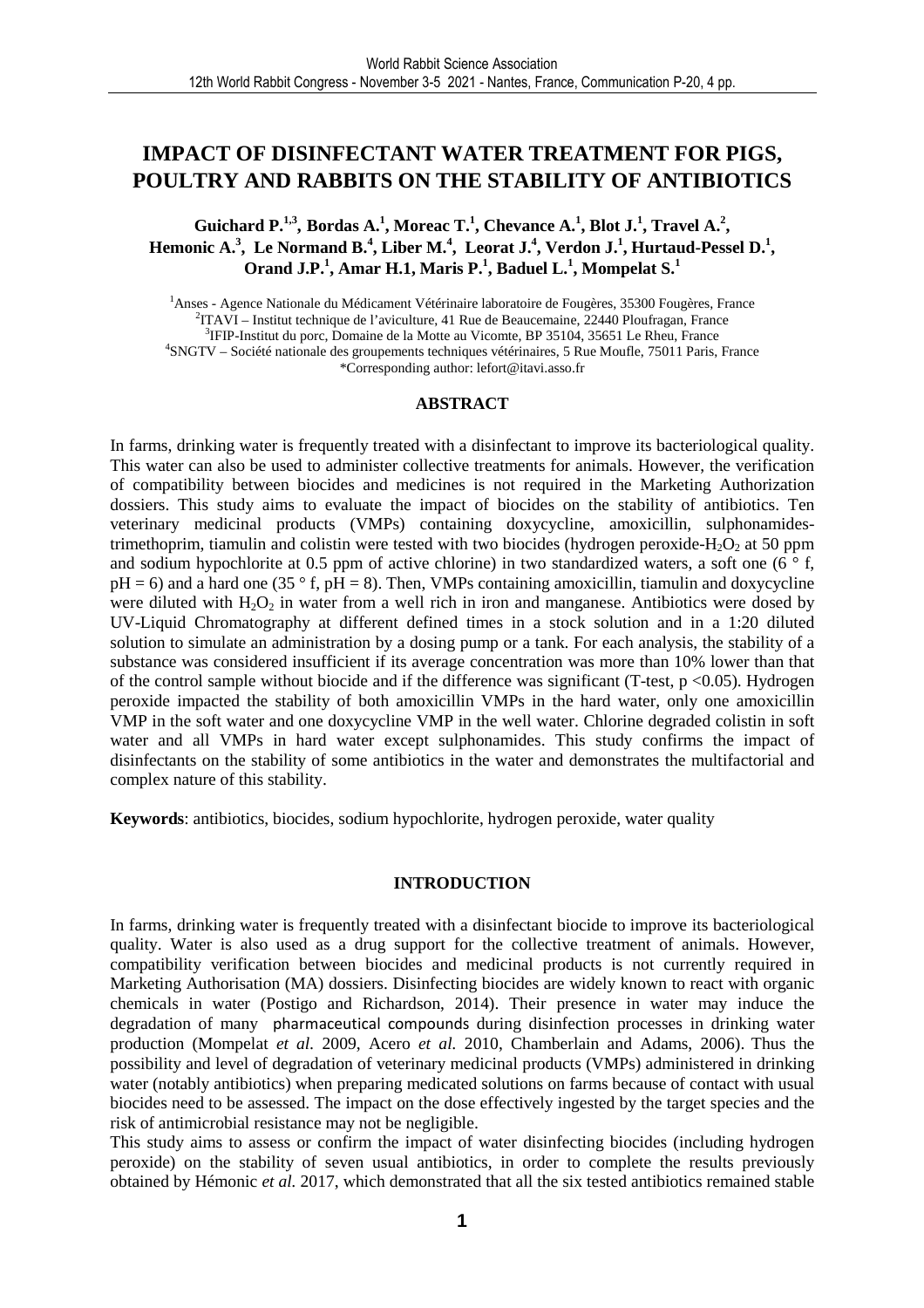in contact with sodium hypochlorite whereas they had all been degraded, to a greater or lesser degree, in the electrolysed water.

#### **MATERIALS AND METHODS**

.

The study was carried out with standard laboratory water according to the European guideline (EMEA, 2005).

Seven active substances were selected on basis of sales volumes in 2015 (Anses-ANMV, 2016) their use in drinking water in at least two of three food producing animal sectors considered and their interest in veterinary medicine: doxycycline, amoxicillin, sulfadiazine and sulfadimethoxine combined with trimethoprim, tiamulin and colistin. For each active substance, two veterinary medicinal products (VMP1 and VMP2) were tested, except for sulfadiazine and sulfadimethoxine where only one medicinal product was tested. The choice of VMPs was made in order to study various formulations (liquid, powder) and excipients with a good representativeness of the different MA holders concerned and the animal production sectors studied.

The antibiotics have been diluted in water according to the dosage defined in the Summary of Product Characteristics (SPC) of each VMP.

Two biocides were selected according to usual husbandry practices: hydrogen peroxide  $(H_2O_2)$  at 50 ppm, stabilized with orthophosphoric acid and sodium hypochlorite (NaClO) at 0.5 ppm active chlorine.

Antibiotics and biocides were diluted in two standard types of water: soft acidic water ( $pH = 6$ , hardness = 6 °f) and hard basic water (pH = 8, hardness =  $35$  °f).

The first test compared the concentration of antibiotics in a concentrated stock solution, with and without biocide. The antibiotics were measured at the time the stock solution was prepared (T0), six hours later (T6) and 24 hours later (T24). The 24 hours is the maximum recommended storage time of the drug solution in the stock solution tank of a dosing pump (EMA/CVMP/QWP/540/03-rev01). The second test compared the concentration of antibiotics in 1:20 dilution, with and without biocide, to simulate administration by a dosing pump set at 5%. Antibiotic dosing was carried out at the time of dilution of the stock solution (T0') and six hours later (T6'), to represent the time of water circulation in the pipes between the dosing pump and the drinkers. Dilution and dosing also took place at T24' and T30'. T24' corresponds to the time when the stock solution, already kept for 24 hours in the tank, is diluted to one-twentieth to be distributed in the pipes. Then the antibiotic is dosed six hours later at T30'. This last case therefore represents a situation of supposed maximum degradation of the active substance. The analyses were carried out by Liquid Chromatography coupled with a UV detector. At each deadline, all the assays were carried out in duplicate. The stability of the VMPs was assessed by comparing the mean concentrations [Cmean] of the active substance(s) present in the samples with the biocide to the mean concentration in the control samples without biocide:

*Stability in % = 100* x *(Antibiotic mean concentration in samples with biocide)/(Antibiotic mean concentration in samples without biocide)* 

The stability of an active substance that lost significantly (t-test,  $p<0.05$ ) more than 10 % of its concentration compared to the control sample was considered as being significantly degraded by the presence of biocide in the drinking water. This threshold of 10 % loss corresponds to the maximum acceptable in marketing authorisation dossiers (EMA/CVMP/846/99-rev01).

#### **RESULTS AND DISCUSSION**

Amoxicillin was the only antibiotic sensitive to the action of hydrogen peroxide (Table 1), confirming the result of Hémonic *et al*. ,2017. This sensitivity presented a "VMP-dependent" effect: VMP1 was more resistant than VMP2 to this oxidative action, probably due to a difference in excipients.

Chlorination only impacted the two colistin specialties in soft water (between 73% and 83 % of average substance remaining in diluted solutions), whereas in hard water it impacted the eight VMPs containing amoxicillin, doxycycline, colistin and tiamulin (between 24% and 90% of average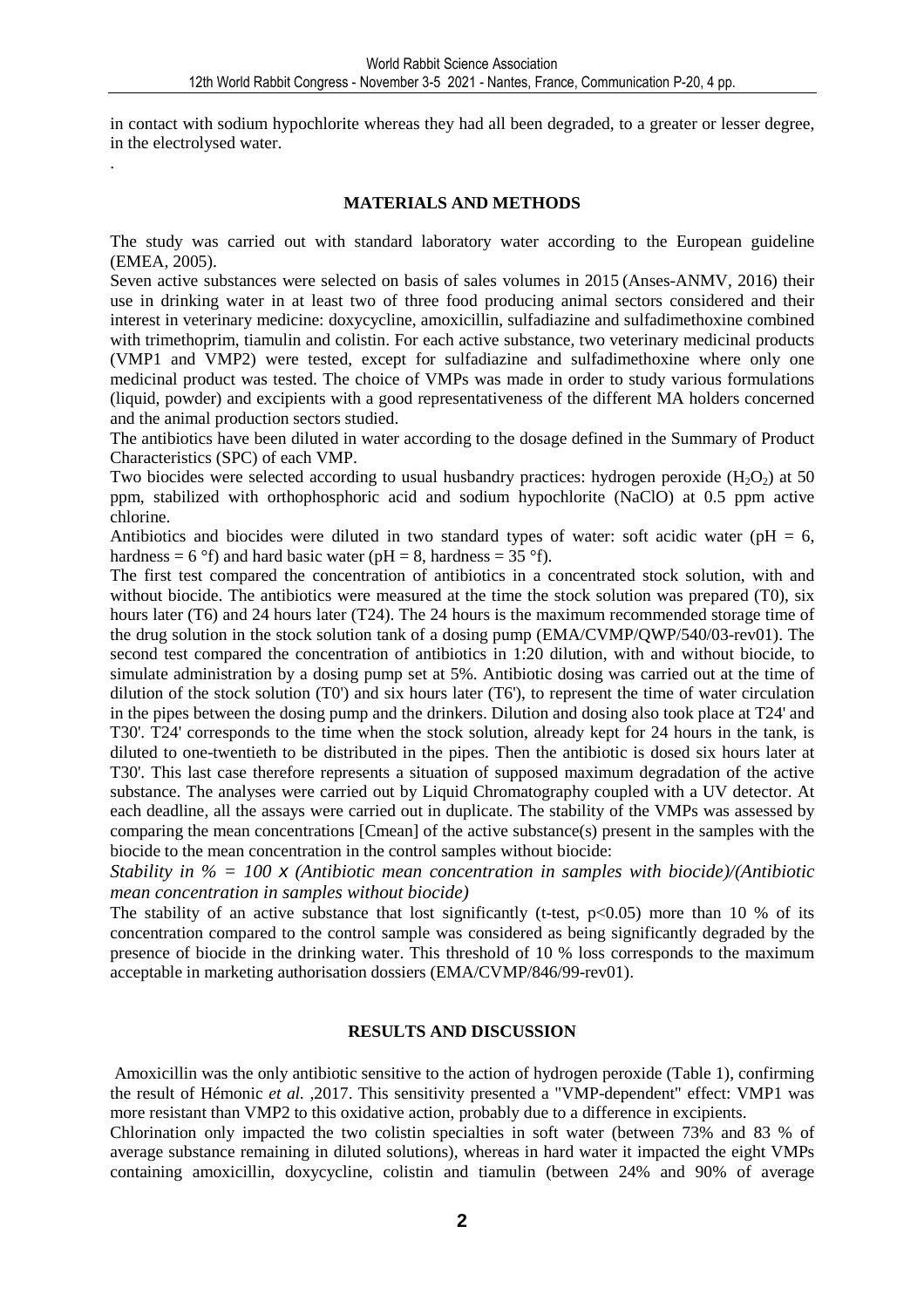substances remaining during the 30 hours experiment period). This effect is certainly related to the three times higher concentration of total chlorine in hard and basic water ( $pH = 8$ ; 35°f) than in soft and acidic water (pH = 6; 6°f) needed to add in solutions in order to obtain for both types (*i.e.* acidic and basic solution) solutions with 0.5 ppm of active chlorine (i.e. HOCl). Indeed, depending on the pH of the solution, hypochlorous acid may undergo more or less partial dissociation to produce hypochlorite ions (ClO). Hypochlorous acid is much more chemically active than hypochlorite ions.

**Table 1**: Percentage recovery of average active substance concentrations of the veterinary medicinal products (VMPs) tested in water with biocide compared to the average concentration in water without biocide(use of standard laboratory water)

|                                                      |                                        |                                                                                                                                                                                                                                                                                                                                                                                                  | <b>Doxycylin</b> |                  | <b>Amoxicillin</b> |                  | <b>Sulfadiazine</b><br>-Trimethoprim<br>VMP <sub>1</sub> |            | Sulfadimethoxine<br>-Trimethoprim<br>VMP <sub>2</sub> |            | <b>Tiamulin</b> |                  | <b>Colistin</b>  |                  |                  |
|------------------------------------------------------|----------------------------------------|--------------------------------------------------------------------------------------------------------------------------------------------------------------------------------------------------------------------------------------------------------------------------------------------------------------------------------------------------------------------------------------------------|------------------|------------------|--------------------|------------------|----------------------------------------------------------|------------|-------------------------------------------------------|------------|-----------------|------------------|------------------|------------------|------------------|
|                                                      |                                        |                                                                                                                                                                                                                                                                                                                                                                                                  |                  | VMP <sub>1</sub> | VMP <sub>2</sub>   | VMP <sub>1</sub> | VMP <sub>2</sub>                                         | <b>SDA</b> | <b>TMP</b>                                            | <b>SDX</b> | <b>TMP</b>      | VMP <sub>1</sub> | VMP <sub>2</sub> | VMP <sub>1</sub> | VMP <sub>2</sub> |
| H <sub>2</sub> O <sub>2</sub><br>at 50 ppm           | Soft water<br>$($ pH=6, 6 $\degree$ f) | <b>Stock</b>                                                                                                                                                                                                                                                                                                                                                                                     | T <sub>0</sub>   | 97.1             | 94.9               | 97.6             | 103.1                                                    | 96.8       | 98.1                                                  | 92.9       | 91,9            | 101.9            | 106              | 98.8             | 98.7             |
|                                                      |                                        | concentrated<br>solution                                                                                                                                                                                                                                                                                                                                                                         | T <sub>6</sub>   | 100,2            | 102,9              | 99,1             | 72,4                                                     | <b>ND</b>  | <b>ND</b>                                             | 105        | 98,2            | 101,6            | 98,7             | 97,7             | 100,6            |
|                                                      |                                        |                                                                                                                                                                                                                                                                                                                                                                                                  | <b>T24</b>       | 96,7             | 103,7              | 101,2            | 67,2                                                     | 97,4       | 98.3                                                  | 85,4       | 86              | 100,6            | 99,1             | 101,1            | 100,4            |
|                                                      |                                        | Diluted (1:20)<br>solution<br>(id pipes)                                                                                                                                                                                                                                                                                                                                                         | TO'              | 95               | 105,9              | 97,4             | 99,6                                                     | 100,7      | 101,9                                                 | 99,1       | 99,5            | 100,9            | 102              | 95.3             | 98.8             |
|                                                      |                                        |                                                                                                                                                                                                                                                                                                                                                                                                  | T <sub>6</sub>   | 94,8             | 99.5               | 96,5             | 51,5                                                     | 99,3       | 99.7                                                  | 88,9       | 87,4            | 100,1            | 107              | 97.1             | 98.5             |
|                                                      |                                        |                                                                                                                                                                                                                                                                                                                                                                                                  | T24'             | 97               | 97,3               | 96,9             | 66,7                                                     | 100,4      | 100,3                                                 | 99,7       | 100,9           | 99,1             | 98               | 101,3            | 100,4            |
|                                                      |                                        |                                                                                                                                                                                                                                                                                                                                                                                                  | T30'             | 97,2             | 97,2               | 93,6             | 42,7                                                     | 99,4       | 100,7                                                 | 95,7       | 93,4            | 98,4             | 101,5            | 103,7            | 100,2            |
|                                                      | <b>Hard water</b><br>(pH=8, 35°f)      | <b>Stock</b>                                                                                                                                                                                                                                                                                                                                                                                     | TO               | 103,1            | 100,3              | 96,6             | 95,7                                                     | 96,8       | 95,2                                                  | 101,2      | 100,6           | 101,8            | 98,4             | 98               | 99,7             |
|                                                      |                                        | concentrated<br>solution                                                                                                                                                                                                                                                                                                                                                                         | T6               | 100              | 99,6               | 95,4             | 68,2                                                     | 98,2       | 98,1                                                  | 99.8       | 93,2            | 101,4            | 100,3            | 99,9             | 100,6            |
|                                                      |                                        |                                                                                                                                                                                                                                                                                                                                                                                                  | <b>T24</b>       | 101,7            | 101,5              | 88               | 70,2                                                     | 100,2      | 100,3                                                 | 99,7       | 99,6            | 101,5            | 99,2             | 100,6            | 99,7             |
|                                                      |                                        | Diluted (1:20)<br>solution<br>(id pipes)                                                                                                                                                                                                                                                                                                                                                         | TO'              | 99,5             | 100,7              | 99,1             | 94,8                                                     | 92,8       | 91,2                                                  | 88,6       | 89,3            | 96,3             | 100,5            | 100,4            | 99,6             |
|                                                      |                                        |                                                                                                                                                                                                                                                                                                                                                                                                  | <b>T6'</b>       | 99,3             | 98,7               | 66,1             | 33,9                                                     | 100        | 101,3                                                 | 101,4      | 101,7           | 93,6             | 101,3            | 100,3            | 98,6             |
|                                                      |                                        |                                                                                                                                                                                                                                                                                                                                                                                                  | T24'             | 98,7             | 99,7               | 88,2<br>an an a  | $\frac{1}{65,4}$<br>ananan                               | 98.9       | 99                                                    | 97,6       | 97.5            | 99               | 107,9            | 100,3            | 99,7             |
|                                                      |                                        |                                                                                                                                                                                                                                                                                                                                                                                                  | T30'             | 104              | 99,6               | 61,4             | 27,2                                                     | 100,2      | 101,2                                                 | 98,7       | 97,6            | 100              | 101,5            | 100,9            | 99,5             |
| <b>HOCI</b><br>at 50<br>ppm of<br>active<br>chlorine | Soft water<br>$($ pH=6, 6 $\degree$ f) | <b>Stock</b>                                                                                                                                                                                                                                                                                                                                                                                     | TO               | 98,6             | 96,3               | 95,3             | 101,1                                                    | 100,6      | 101,1                                                 | 93,6       | 91,7            | 97,8             | 99,3             | 104,2            | 98,8             |
|                                                      |                                        | concentrated<br>solution                                                                                                                                                                                                                                                                                                                                                                         | T6               | 98,9             | 93.1               | 100, 1           | 95,3                                                     | 102,9      | 102,7                                                 | 91,8       | 92,1            | 99               | 96,7             | 96,1             | 100, 1           |
|                                                      |                                        |                                                                                                                                                                                                                                                                                                                                                                                                  | <b>T24</b>       | 97,6             | 87,9               | 100,3            | 93,6                                                     | 101,9      | 100,7                                                 | 100,8      | 98              | 100,2            | 98               | 98,8             | 99,1             |
|                                                      |                                        | Diluted (1:20)<br>solution<br>(id pipes)                                                                                                                                                                                                                                                                                                                                                         | TO'              | 96               | 95,5               | 94,7             | 98.6                                                     | 96,9       | 96,6                                                  | 102,5      | 103,7           | 91,1             | 92               | 87,8             | 74,9             |
|                                                      |                                        |                                                                                                                                                                                                                                                                                                                                                                                                  | T6'              | 98,3             | 94,6               | 95,2             | 98,6                                                     | 98,2       | 97,2                                                  | 84.8       | 84,6            | 97               | 91,7             | 82,7             | 73,3             |
|                                                      |                                        |                                                                                                                                                                                                                                                                                                                                                                                                  | T24'             | 93,9             | 94,6               | 97,2             | 96,5                                                     | 98.8       | 100                                                   | 99.6       | 100,8           | 98,1             | 92,8             | 81,5             | 73,7             |
|                                                      |                                        |                                                                                                                                                                                                                                                                                                                                                                                                  | T30'             | 95,5             | 94,1               | 101, 1           | 97,4                                                     | 96,6       | 97,1                                                  | 97,2       | 95,2            | 95,7             | 93,8             | 79,9             | 73,5             |
|                                                      | <b>Hard water</b><br>(pH=8, 35°f)      | <b>Stock</b>                                                                                                                                                                                                                                                                                                                                                                                     | TO               | 99,4             | 91,8               | 105,6            | 99.1                                                     | 97,9       | 98                                                    | 106,7      | 106,4           | 99,3             | 98,2             | 101,3            | 89,7<br>ستست     |
|                                                      |                                        | concentrated<br>solution                                                                                                                                                                                                                                                                                                                                                                         | T6               | 99,1             | 97                 | 101,7            | 98.3                                                     | 94,7       | 94,5                                                  | 110,2      | 99,1            | 99,6             | 100              | 99,2             | 89,8             |
|                                                      |                                        |                                                                                                                                                                                                                                                                                                                                                                                                  | <b>T24</b>       | 99,6             | 98                 | 104,3            | 103,2                                                    | 93.5       | 94,4                                                  | 101,5      | 101,2           | 100,5            | 98,1             | <b>ND</b>        | 89,7             |
|                                                      |                                        | Diluted (1:20)<br>solution<br>(id pipes)                                                                                                                                                                                                                                                                                                                                                         | TO'              | 87,7             | 86.5               | 88,4             | 90,1                                                     | 94,6       | 98                                                    | 99.6       | 99,9            | 90,8             | 63,4             | 84,3             | 24,3             |
|                                                      |                                        |                                                                                                                                                                                                                                                                                                                                                                                                  | T <sub>6</sub>   | 87,8             | 83,6               | 86,3             | 87,5                                                     | 100,2      | 103,5                                                 | 91,2       | 92,3            | 91,9             | 63,2             | 75,5<br>للمست    | 29,6<br>للمستند  |
|                                                      |                                        |                                                                                                                                                                                                                                                                                                                                                                                                  | T24'             | 88,9             | 85,9               | 91,9             | 91.1                                                     | 88,5       | 105,2                                                 | 98,6       | 102,9           | 90,8             | 68,9             | 65,5             | 35,4             |
|                                                      |                                        |                                                                                                                                                                                                                                                                                                                                                                                                  | T30'             | 88,5             | 84,5               | 90,7             | 89,8                                                     | 101        | 104,6                                                 | 93,9       | 104,1           | 85,1             | 70,2             | 64,5             | 33,6             |
|                                                      |                                        | Coloured boxes mean that the antibiotic has lost more than 10% of its concentration compared to the control sample without<br>biocide and that this difference is significant ( $p < 0.05$ ). For example, a result of 67 % means that the antibiotic is only 67 %<br>of the expected concentration compared to the control sample: it has lost 33 % of its concentration in the presence of the |                  |                  |                    |                  |                                                          |            |                                                       |            |                 |                  |                  |                  |                  |

The fraction of chlorine present as hypochlorous acid decreases with increasing pH, i.e. active chlorine (HOCl) is not very active and preponderant for  $pH > 7.5$  and it is very active and preponderant for  $pH$ between 4 and 7.5. To obtain 0.5 ppm of active chlorine in the basic water samples, sodium hypochlorite therefore had to be incorporated at a level three times higher than in acidic water. However, the addition of the VMPs in the basic water caused a decrease in pH and therefore an increase in the level of active chlorine to levels much higher than 0.5 ppm, leading to increased degradation of the antibiotics in basic and hard water compared to acidic and soft water. In livestock farming, this problem should not theoretically occur: sodium hypochlorite is not the recommended method for disinfecting basic and hard water, precisely because it is necessary to incorporate doses that are much too high to have a result equivalent to that obtained in acidic water. Nevertheless, regardless of the type of water used in livestock farming, vigilance and controls will be necessary to ensure that the level of active chlorine does not exceed the recommendation of 0.5 ppm to avoid impacting the stability of the antibiotics. This threshold of 0.5 ppm may be exceeded in particular in the event of error in the rate of chlorine incorporated, during water electrolysis or during water

*biocide.*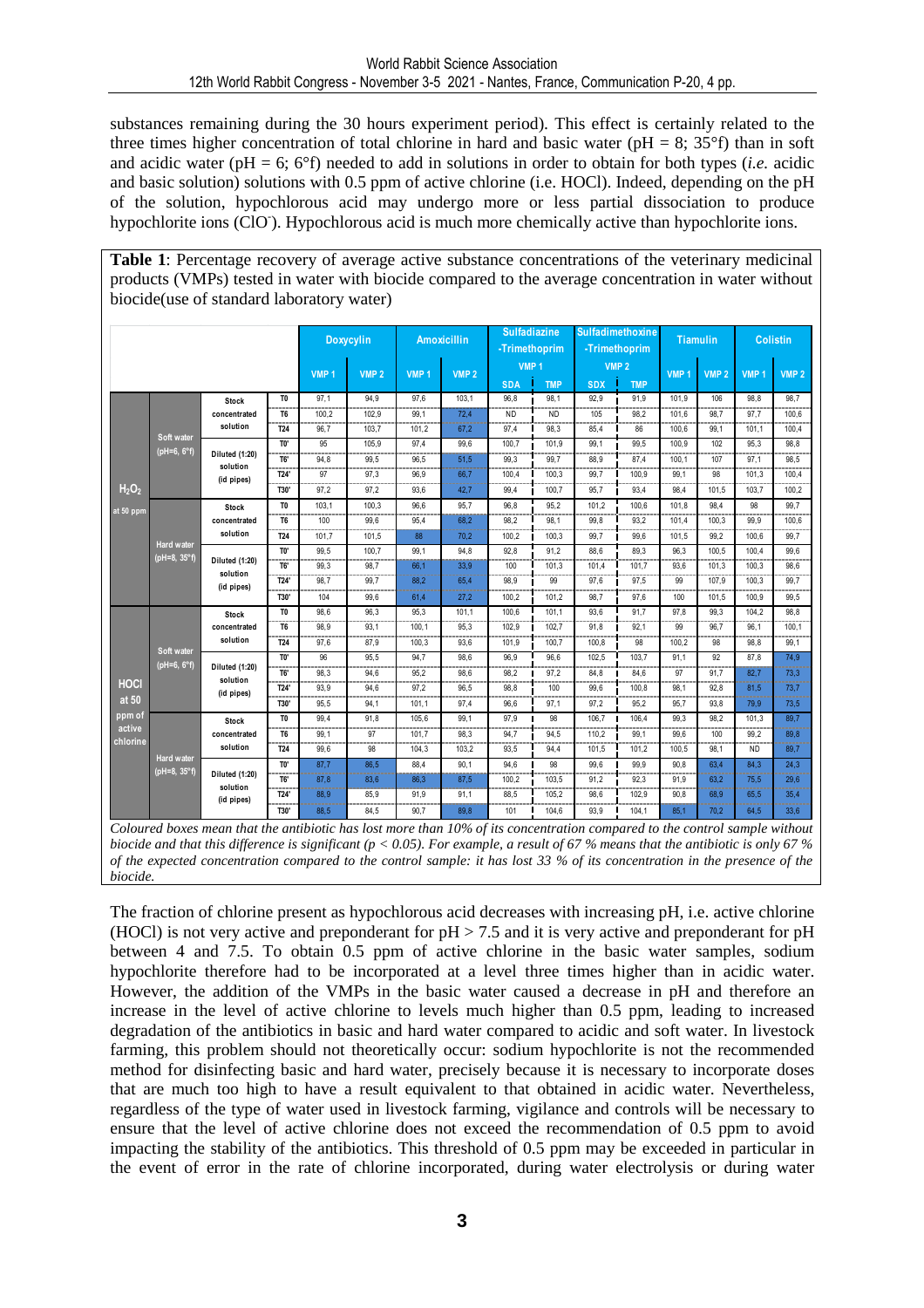acidification (voluntary incorporation of organic acids into the water circuit to prevent digestive problems or use of certain medicines that lower the pH).

Furthermore, the degradation of 17 to 27% of colistin in diluted solution in chlorinated fresh water is a result that differs from the conclusions of the study by Hémonic *et al.*, 2017, which didn't detect colistin degradation. Nevertheless, the protocol was different because the antibiotic dosage in the diluted solution was carried out only once at a time equivalent to T1'. In this case, VMP1 was significantly degraded over the 6-hour interval after dilution (T6') but may still be stable after 1 hour (T1' assay not performed), which would then be consistent with the result of Hémonic *et al.* 2017. Another possible explanation is a difference between the VMPs studied: the "VMP-dependent" effect is well demonstrated here with VMP2 which was slightly more sensitive to chlorine than VMP1. However, as the VMPs were anonymmed in both studies, it is not possible to verify whether they were identical or different.

In the end, only the two sulphonamide-trimethoprim VMP remained stable whatever the conditions tested (type of water, nature of the biocide, concentration of active substance). In particular, they were the only ones that were not affected by the effect of chlorine in hard water. One possible explanation is that their dilution did not cause any decrease in the pH of the solution, unlike the other VMPs.

#### **CONCLUSION**

This study confirms the impact of disinfectants on the stability of certain antibiotics and VMPs in water and demonstrates the multifactorial and complex nature of this stability. Hydrogen peroxide impacted the stability of two amoxicillin VMPs in hard water and one amoxicillin VMP in soft water. Chlorine degraded colistin in soft water and all VMPs in hard water except for sulphonamides. The work carried out in this project will enable the French authorities to make recommendations in the framework of the new European regulations to define measures to ensure the safe and effective use of orally administered medicines in the presence of biocides. These will be general recommendations because only two VMPs per active substance were tested in this study, so the results obtained cannot be extrapolated to all VMPs containing the same active substance. Then, in the long term, the objective is that the verification of compatibility between the main biocides and VMPs should be required in marketing authorisation dossiers, both for antibiotics, but also for other VMPs administered to animals through the drinking water (anti-inflammatories, antiparasitic agents, etc.).

#### **ACKNOWLEDGEMENTS**

We thank the French "DGAL" (plan EcoAntibio2017) for its financial support.

#### **REFERENCES**

- Acero, J.L., Benitez, F.J., Real, F.J. and Roldan, G. (2010) Kinetics of aqueous chlorination of some pharmaceuticals and their elimination from water matrices. *Water Research 44(14), 4158-4170*.
- Anses-ANMV, 2016. Suivi des ventes de médicaments vétérinaires contenant des antibiotiques en France en 2015.
- Chamberlain, E. and Adams, C. (2006) Oxidation of sulfonamides, macrolides, and carbadox with free chlorine and monochloramine. *Water Research 40(13), 2517-2526*.
- EMEA Guideline EMEA/CVMP/540/03 Rev 1 (2005) Guideline on quality aspects of pharmaceutical veterinary medicines for administration via drinking water, London.
- EMA Guideline EMEA/ CVMP/846/99-rev01 (2008) Guideline on stability testing: stability testing of existing active substances and related finished products, London.
- Hémonic A., Pupin P., Jacob C., Léorat J., Maris P., Corrégé I. (2017) Stabilité des antibiotiques en présence de biocides désinfectants dans l'eau d'abreuvement des porcs. *Journées Rech. Porcine, 49, 223-224.*
- Mompelat, S., Le Bot, B. and Thomas, O. (2009) Occurrence and fate of pharmaceutical products and by-products, from resource to drinking water. *Environ Int 35(5), 803-814.*
- Postigo, C. and Richardson, S.D. (2014) Transformation of pharmaceuticals during oxidation/disinfection processes in drinking water treatment. *Journal of Hazardous Materials 279, 461-475.*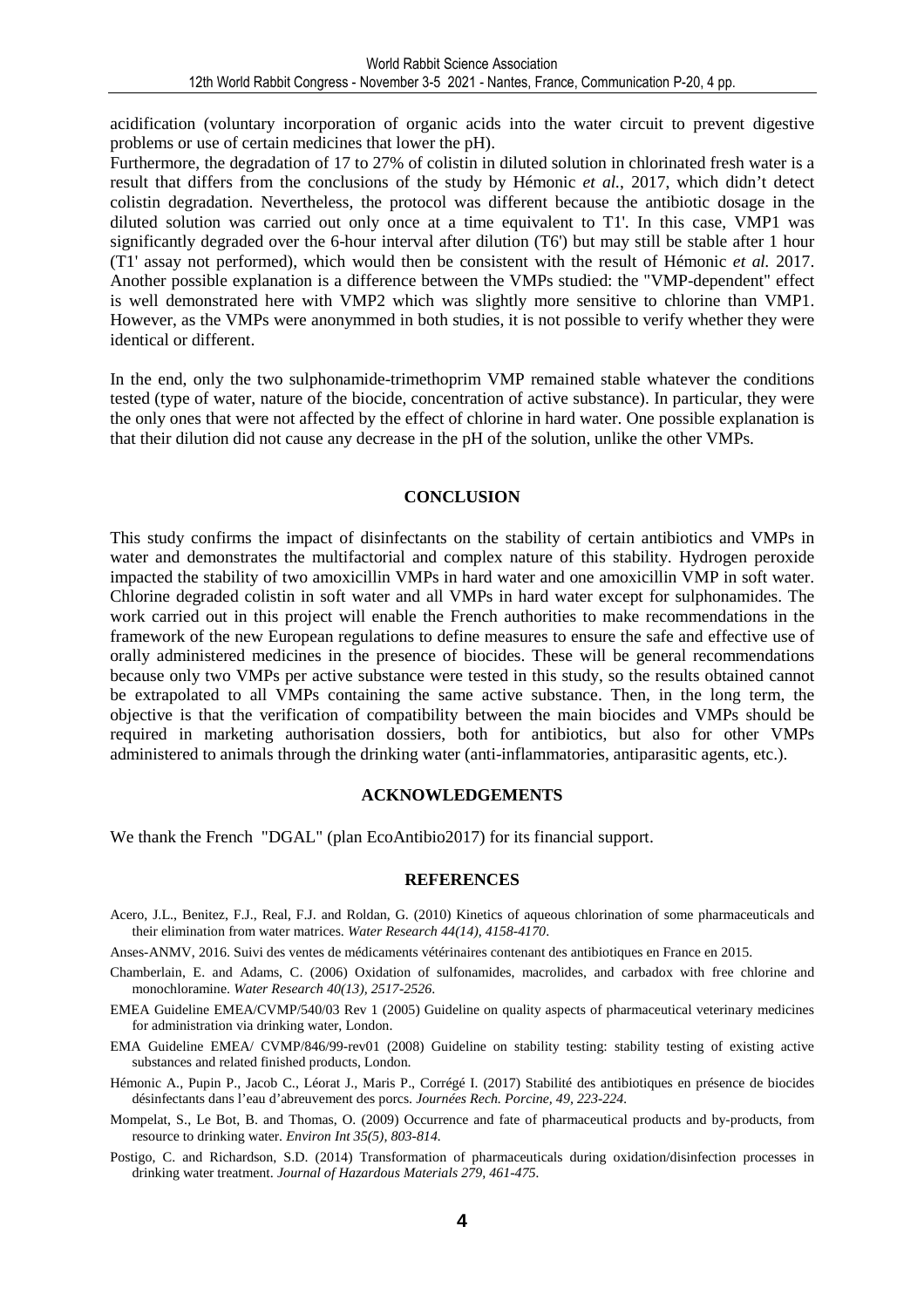# **IMPACT OF DISINFECTANT WATER TREATMENT FOR PIGS, POULTRY AND RABBITS ON THE STABILITY OF ANTIBIOTICS**

### **Anne-Christine DUFAY-LEFORT**

ANSES – Agence nationale de sécurité sanitaire de l'alimentation, de l'environnement et du travail, Laboratoire de Fougères et ANMV – Agence Nationale du Médicament Vétérinaire (1) IFIP – Institut du Porc (2) ITAVI – Institut technique pour l'aviculture (3) SNGTV – Société Nationale des Groupements Techniques Vétérinaires (4)

P. GUICHARD<sup>1</sup>, A. BORDAS<sup>1</sup>, T. MOREAC<sup>1</sup>, A. CHEVANCE<sup>1</sup>, J. BLOT<sup>1</sup>, A. TRAVEL<sup>3</sup>, AC DUFAY-LEFORT<sup>3</sup>, A. HEMONIC<sup>2</sup>, B. LE NORMAND<sup>4</sup>, M. LIBER<sup>4</sup>, J. LEORAT<sup>4</sup>, J. VERDON <sup>1</sup>, D. HURTAUD-PESSEL<sup>1</sup>, J.P. ORAND<sup>1</sup>, H. AMAR<sup>1</sup>, P. MARIS<sup>1</sup>, L. BADUEL<sup>1</sup> , S.MOMPELAT<sup>1</sup> .









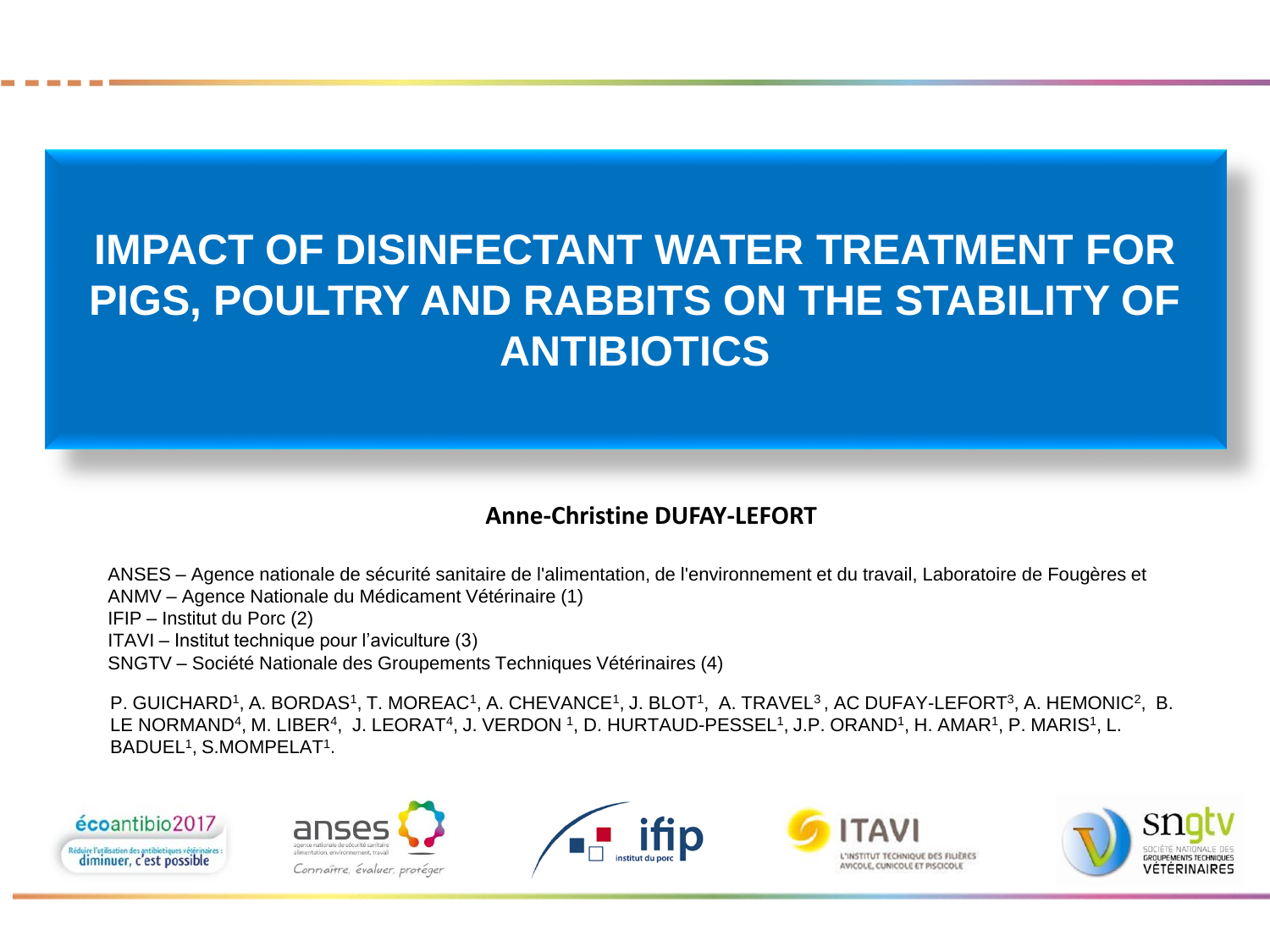### **Context and objectives of the study**

- **Drinking water is often disinfected with biocides**
- **Antibiotic treatments mostly administered in drinking water**
- **Wide range of water quality on farms**
- **No current requirement from UE authorities about stability of veterinary medicinal products in presence of biocides for registration dossiers**
- **When biocids and antibiotics are present together in drinking water, what is the impact of biocides on antibiotic stability ?**

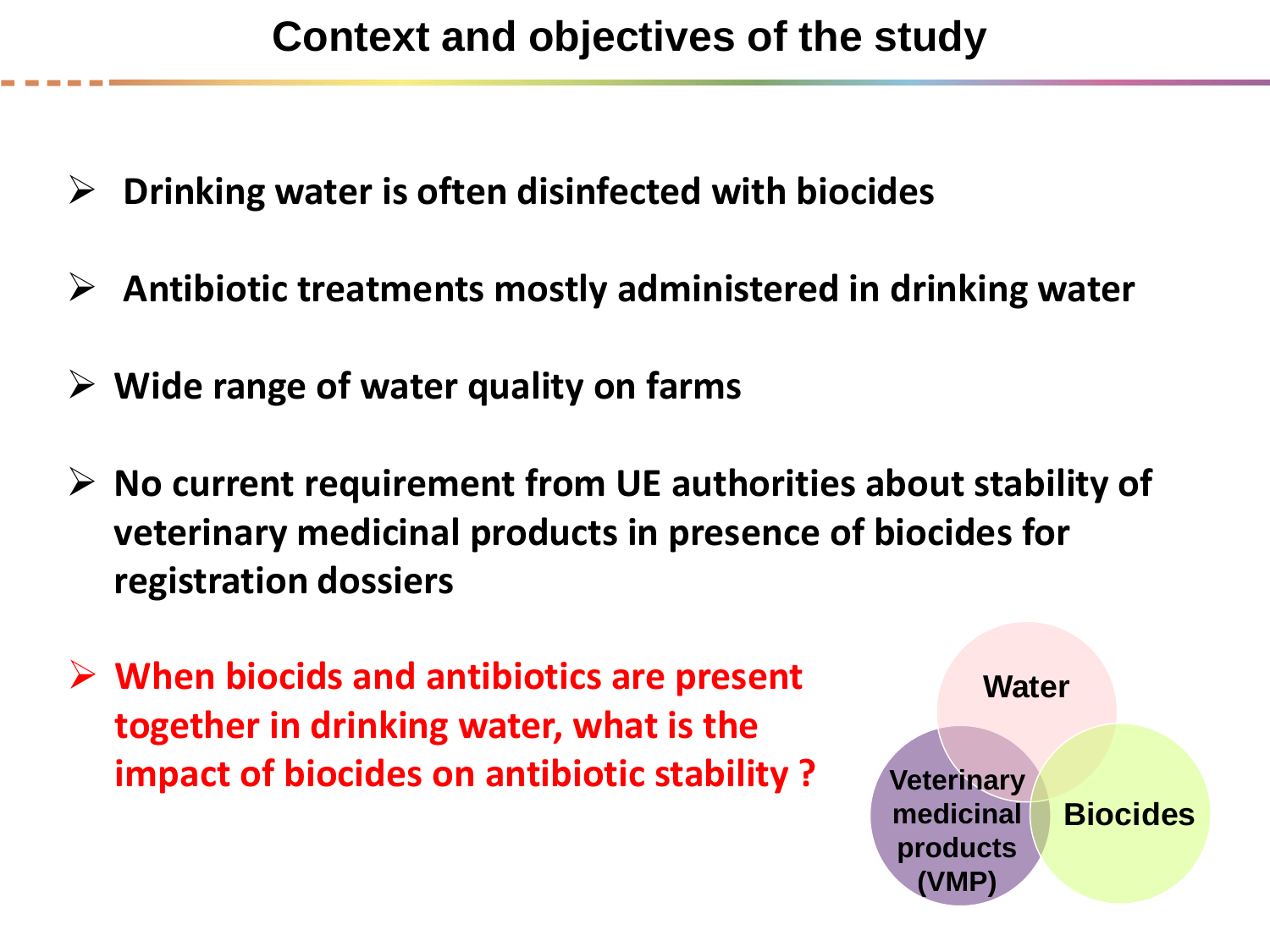# **Study protocol**

**Verification of the stability of veterinary medicines in presence of biocides**

**Axis 1: At the level of the stock solution (mixing tank)**

**Axis 2: Following dilution by the dosing pump set at 5% (pipes)**

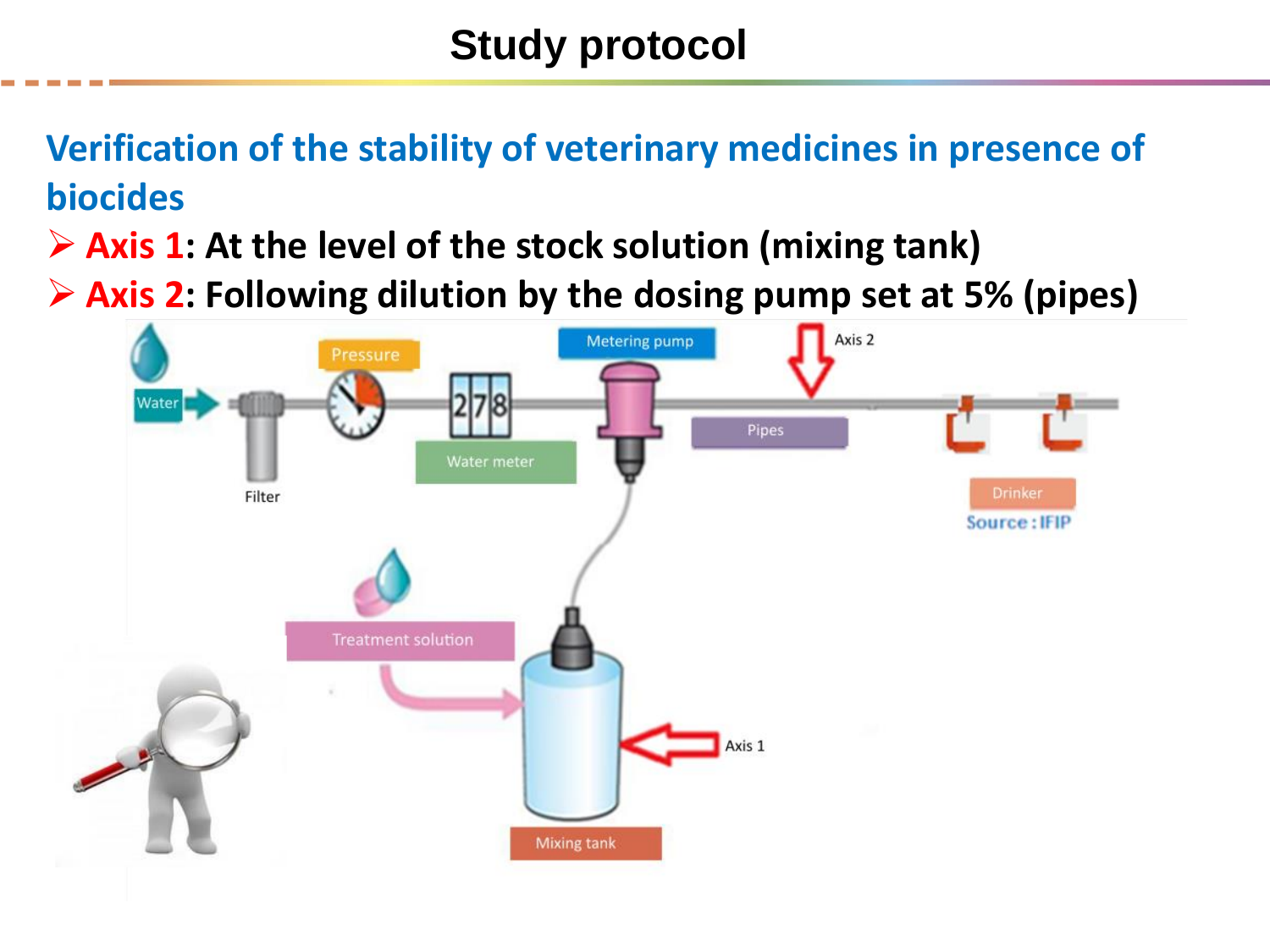## **Study protocol (2)**

 **Phase 1 : Stability study of antibiotics in water according to European guidelines (biocides/antibiotics tested were the most commonly used in livestock farming)**

| <b>Biocidal products</b>                                                                                                                                           | <b>Types of water</b>                                                                                                                                                          | <b>Antibiotics</b><br>(10VMPs tested)                                                                                                                                                             |
|--------------------------------------------------------------------------------------------------------------------------------------------------------------------|--------------------------------------------------------------------------------------------------------------------------------------------------------------------------------|---------------------------------------------------------------------------------------------------------------------------------------------------------------------------------------------------|
| Hydrogen peroxyde<br>$\bullet$<br>$(H, O, 50$ ppm<br>stabilized with<br>orthophosphoric<br>acid<br>Sodium hypochlorite<br>(NaClO) with 0.5<br>ppm active chlorine. | • Soft water<br>60 mg/L CaCO <sub>3</sub><br>equivalent to<br>$6^\circ$ F<br><b>Hard water 350</b><br>$\bullet$<br>$mg/L$ CaCO <sub>3</sub> ,<br>equivalent to<br>$35^\circ$ F | <b>- Doxycyclin</b><br><b>Amoxicillin</b><br><b>Sulfadiazine +</b><br>trimethoprim<br><b>Sulfadimethoxin +</b><br>trimethoprim<br>Tiamulin<br>$\blacksquare$<br><b>Colistin</b><br>$\blacksquare$ |

 **Phase 2 : Test in farm drinking water** rich in iron and manganese 3 antibiotics tested with hydrogen peroxyde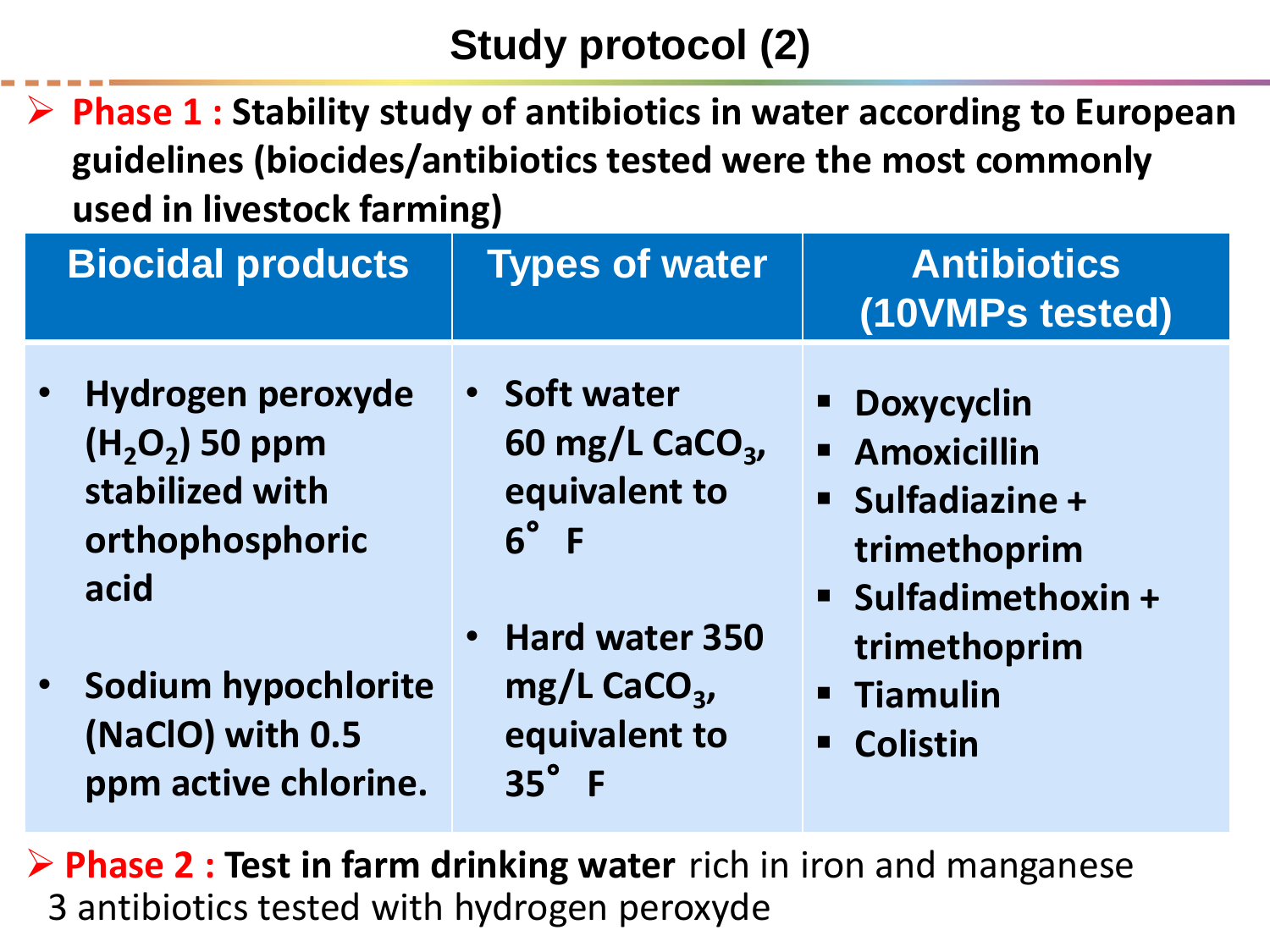## **Results**

**Effect of chlorine in hard water on all the tested VMPs (except sulphonamides) containing the following antibiotics :**

- **Doxycycline Amoxicillin Tiamulin Colistin**
- **Strong degradation of the 2 tested VMPs containing colistin in soft water (pipes)**

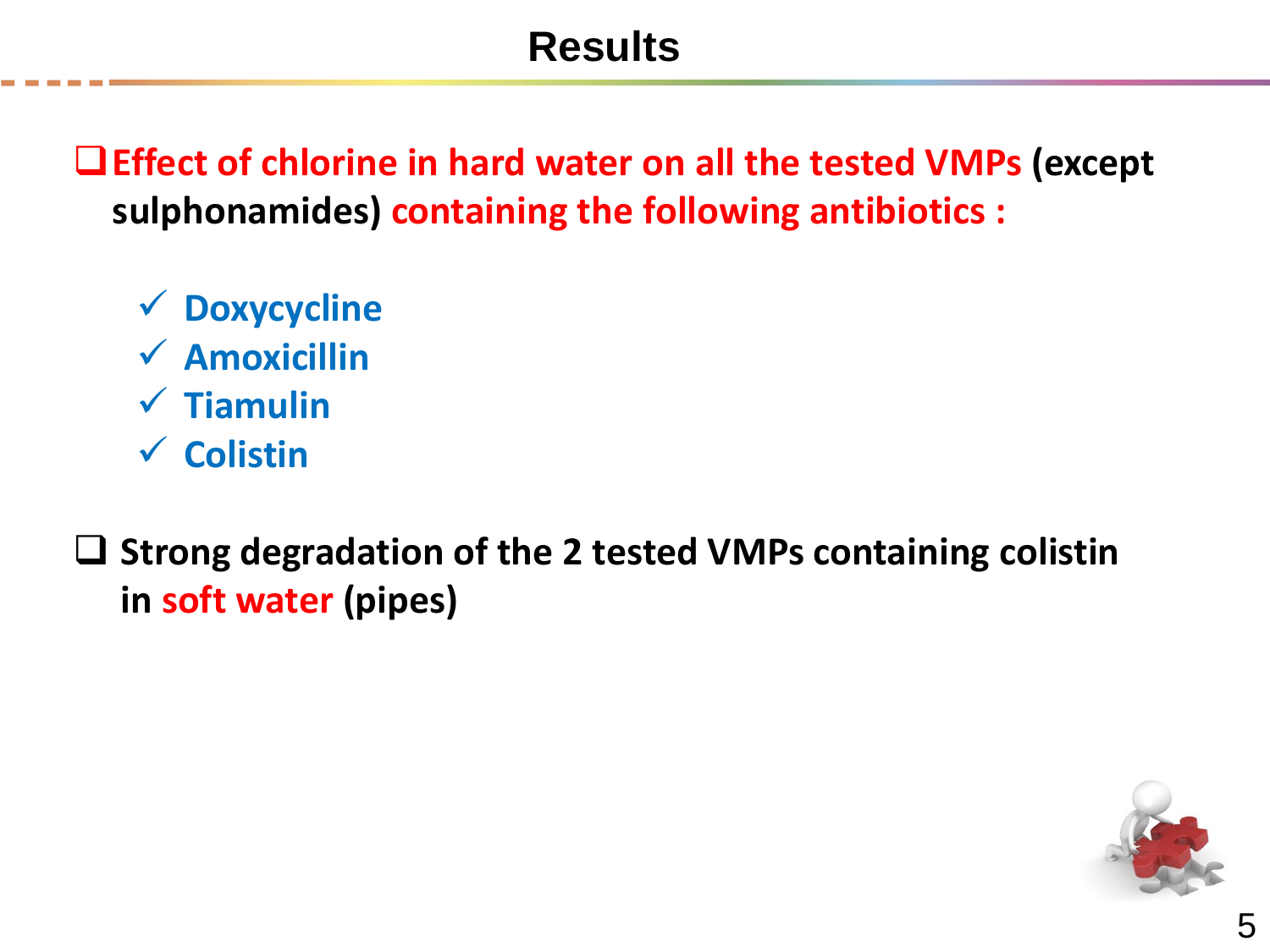**Hydrogen peroxide impacted the stability of the two tested VMPs containing tested amoxicillin in hard water and one in soft water**

**No significant effect of iron and manganese**

**Impact of different factors highlighted:** 

• **Large number of variables: impact on veterinary medicinal products on a case by case basis**

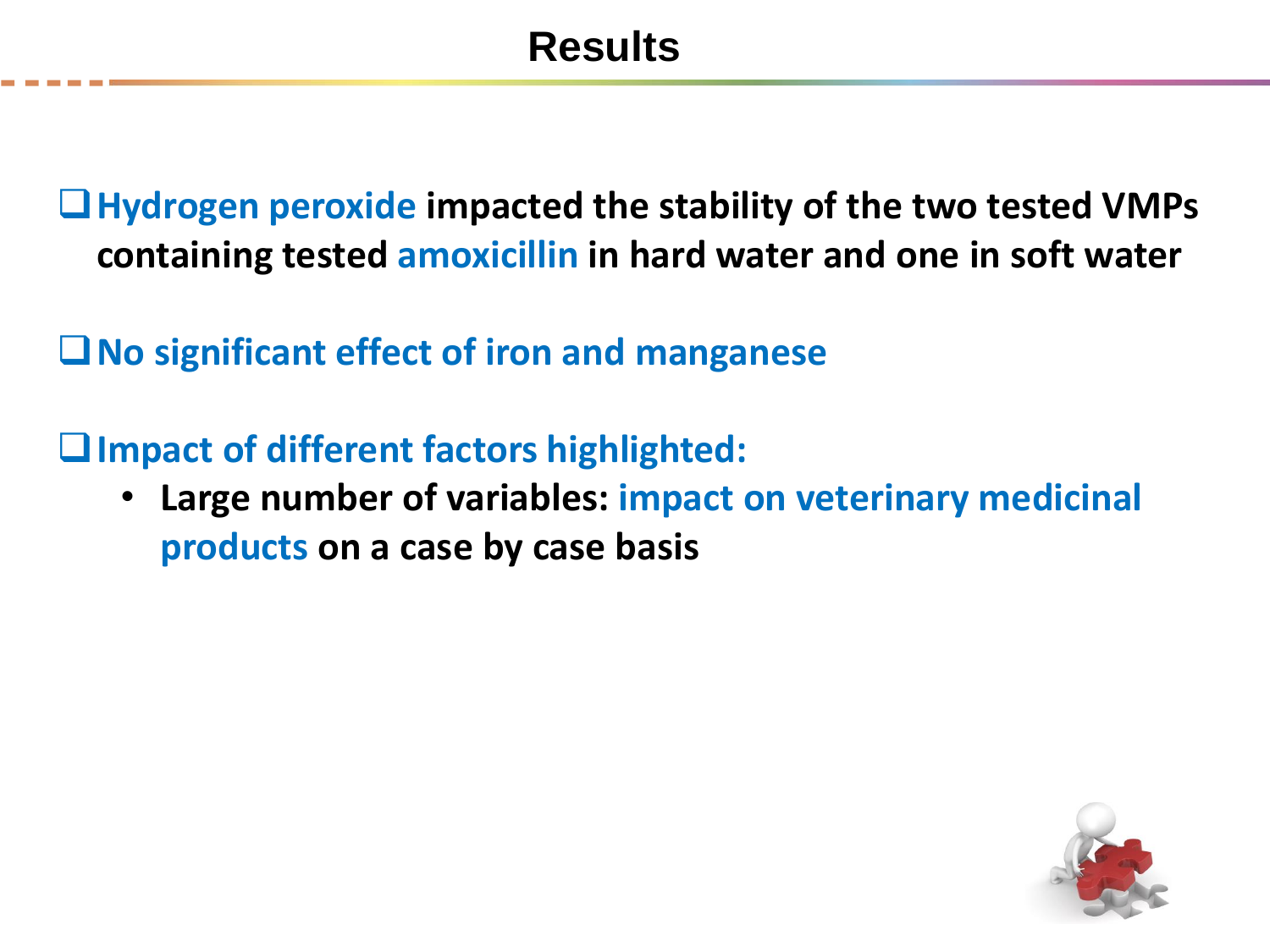## **Conclusions and reminders**

**Impact of biocides on veterinary medicinal products confirmed and quantified**

 $\Box$  Drug stability: multi-factorial and complex

- **More impact** when VMP/biocide combined in nominal solution or hard water
- **Chlorine + hard water** = degradation of ALL the VMPs tested (except those with sulphonamides)

**Chlorine + soft water** *=* degradation of colistin



**Peroxide + hard water** *=* degradation of amoxicillin in both tested VMPs

**Peroxide + soft water** *=* degradation of amoxicillin in one tested VMP